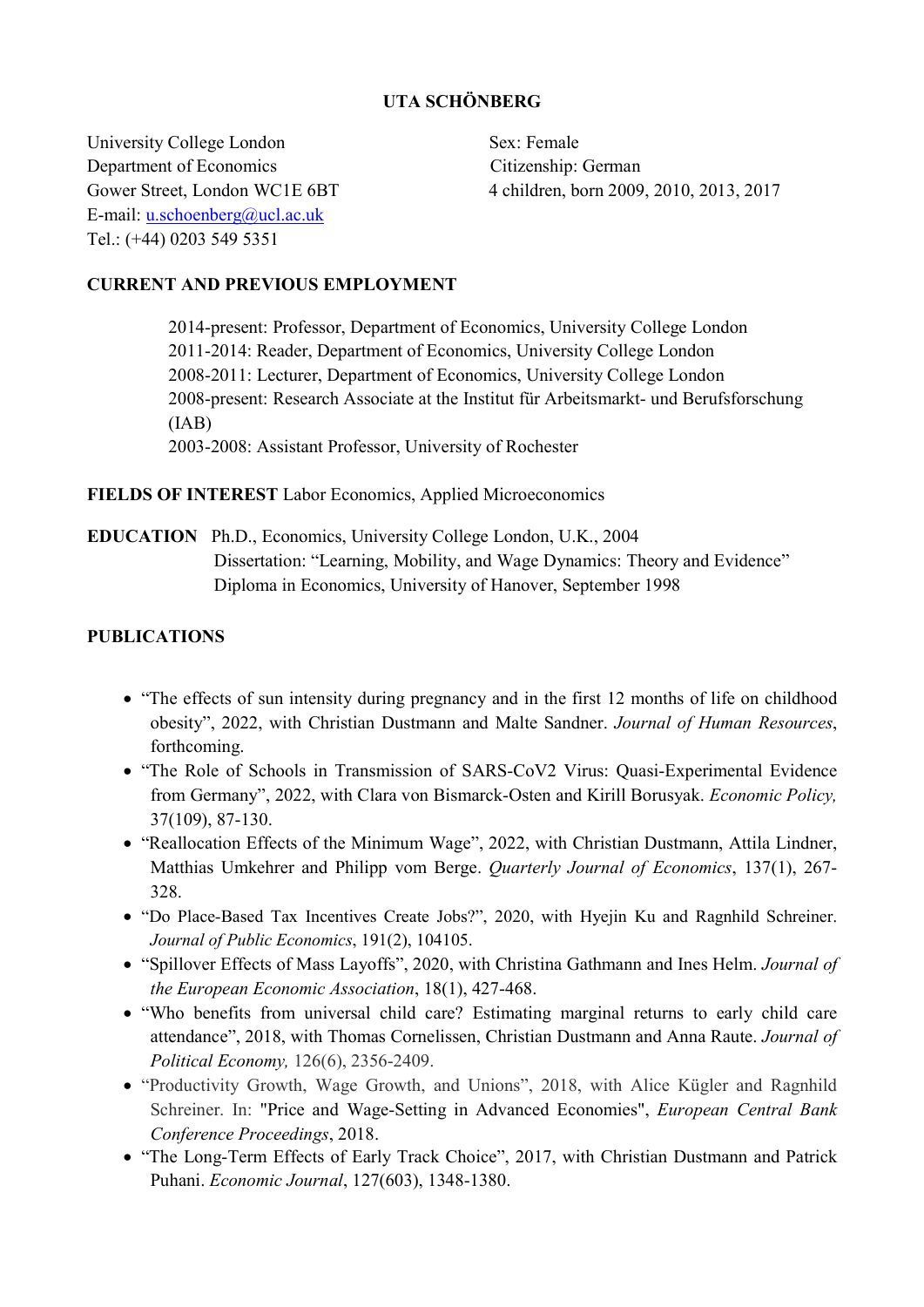- "On the Economics and Politics of Refugee Migration", 2017, with Christian Dustmann, Francesco Fasani, Tomamaso Frattini, and Luigi Minale. Economic Policy, 32,497-550.
- "Peer Effects in the Workplace", 2017, with Thomas Cornelissen and Christian Dustmann. American Economic Review, 107, 425-456.
- "Labor Supply Shocks, Native Wages and the Adjustment of Local Employment", 2017, with Christian Dustmann and Jan Stuhler. Quarterly Journal of Economics, 132, 435-483.
- "The Impact of Immigration: Why Do Studies Reach Such Different Results?" 2016, with Christian Dustmann and Jan Stuhler. Journal of Economic Perspectives, 30, 31-56.
- "From LATE to MTE: Alternative Methods for the Evaluation of Policy Interventions", 2016, with Thomas Cornelissen, Christian Dustmann and Anna Raute. Labour Economics, 41, 47- 60.
- "Referral-Based Job Search Networks", 2016, with Christian Dustmann, Albrecht Glitz and Herbert Brücker. Review of Economic Studies, 83, 514-546.
- "From the `Sick Man of Europe' to the `Economic Superstar': Germany's Resurgent Economy", 2014, with Christian Dustmann, Bernd Fitzenberger and Alexandra Spitz-Oener. Journal of Economic Perspectives, 28, 167-188.
- "Expansions in Maternity Leave Coverage and Mothers' Labor Market Outcomes after Childbirth", 2014, with Johannes Ludsteck. Journal of Labor Economics, 469-505.
- "Expansions in Maternity Leave Coverage and Children's Long-Term Outcomes", 2012, with Christian Dustmann. American Economic Journal: Applied Economics, 4, 190-224.
- "What Makes Firm-based Vocational Training Schemes Successful? The Role of Commitment", 2012, with Christian Dustmann. American Economic Journal: Applied Economics, 4 (2), 36-61.
- "Educational Achievement and Ethnicity in Compulsory Schooling", 2010, with Christian Dustmann and Steve Machin. Economic Journal Features, 120, F272-F292.
- "How General is Human Capital? A Task-Based Approach", 2010, with Christina Gathmann. Journal of Labor Economics, 28, 1-49. (Lead article).
- "Revisiting the German Wage Structure", 2009, with Christian Dustmann and Johannes. Quarterly Journal of Economics, 124, 843-881.
- "Training and Union Wages", 2009, with Christian Dustmann. Review of Economics and Statistics, 91, 363-376.
- "Does the IABS Reliably Identify Leave Taking? A Data Report", 2009, Journal for Labor Market Research, 42, 49-70.
- "Testing for Asymmetric Employer Learning", 2007, Journal of Labor Economics, 25, 651- 692.
- "Wage Growth due to Human Capital Accumulation and Job Search: A Comparison between the United States and Germany", 2007, Industrial and Labor Relations Review, 60, 562-586.

#### EDITORIAL ACTIVITIES, BOARD MEMBRSHIPS Ī

- November 2016-January 2021: Joint Managing Editor, Review of Economic Studies
- October 2011-October 2016: Co-Editor, Journal of Labor Economics
- April 2014-present: Editorial Board, Review of Economic Studies
- From January 2020: Executive Board, Society of Labor Economics and Journal of Labor **Economics**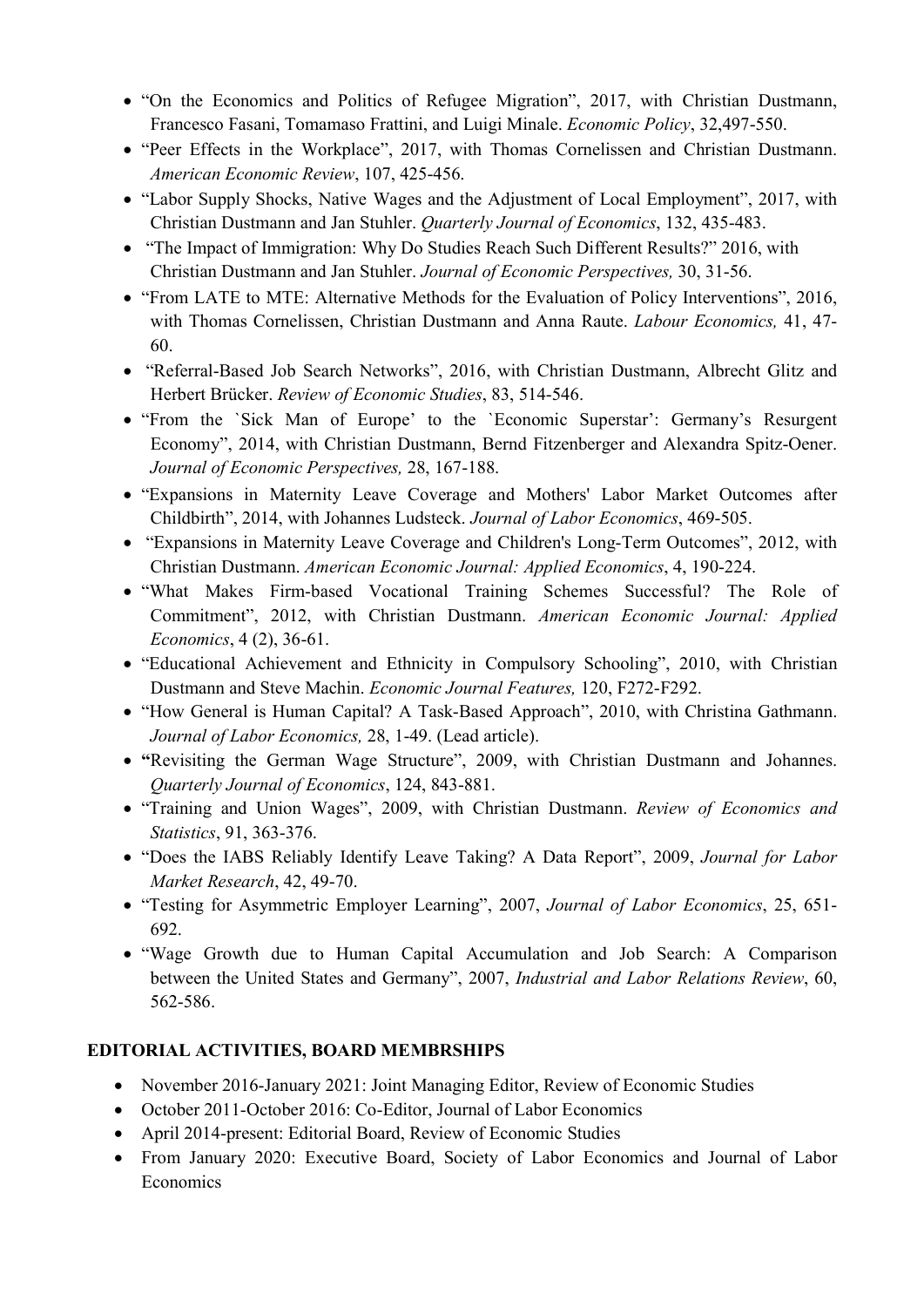• 2018-2022: Council Member, European Economic Association

## GRANTS AND AWARDS

- British Academy Mid Career Fellowship, 2021-2022, "Knowledge Spillover and Individual Careers", PI.
- ERC Consolidator Grant, 2019-2024, "Wage inequality within and across firms: The role of market forces, government and firm policies", PI.
- ESRC Research Grant, 2018-2021, "The effects of business and payroll taxes on firms and workers: evidence from linked employer-employee data", PI.
- NORFACE DIAL, 2017-2021, "Populism, Inequality and Institutions (PII)", Co-Applicant, PI: David Soskice.
- German Research Foundation (DFG1764), 2018-2021, "Local Labor Market Effects of Plant Openings, New Colleges and Local Public Spending", joint PI with Christina Gathmann.
- German Research Foundation (DFG1764), 2018-2021, "Germany's Minimum Wage: Employment, Wage and Reallocation Effects", joint PI with Philipp vom Berge.
- Philip Leverhulme Prize, The Leverhulme Trust, 2016.
- German Research Foundation (DFG1764), 2014-2018, "Spillover Effects of Mass Layoffs", joint PI with Christina Gathmann.
- ERC Starter Grant, 2013-2018, "Identifying Spillovers in the Labour Market (SPILL)", PI.
- NORFACE, 2009-2013, "Migration: Integration, Impact and Interaction", joint PI with Jonathan Wadsworth.
- German Research Foundation, 2011-2013, "Technological Change, Union Coverage, and International Trade", joint PI with Bernd Fitzenberger.
- German Research Foundation, 2004-2010, "Union Coverage, Wage Determination, and Training Incentives", joint PI with Bernd Fitzenberger and Christian Dustmann.

## SELECTED KEYNOTES AND INVITED LECTURES

2022: Albert Reese lecture, SOLE, Turin International Festival of Economics (invited speaker)

- 2021: Research with German and Norwegian Register Data on Family Economics", Bergen, May 2021 (keynote), ADRES Doctoral Conference, Strassbourg, January 2021 (keynote), CEPR-AMSE-BDF conference on Social Mobility (keynote), Fourth VisitInps Workshop on Labor Market Dynamics and Public Policies (keynote).
- 2020: SPP conference "The German Labor Market in a Globalized World Challenges Through Trade, Technology, and Demographics" (keynote (cancelled))
- 2019: 8th OECD-CEPII Conference on Immigration in OECD Countries (keynote)
- 2018: Asian and Australasian Society of Labor Economics (invited speaker); 3<sup>rd</sup> York Workshop on Labour and Family Economics (keynote); International Institute of Public Finance, Tampere (keynote); European Society of Population Economics, Ghent (keynote); ECB SINTRA Forum (invited speaker); Barcelona SE Summer Forum, Migration Workshop (keynote).
- 2016: BENA lecture, Humboldt University.
- 2015: SOLE/EALE (invited speaker), EEA (invited speaker), 10<sup>th</sup> Nordic Summer Institute in Labor Economics (keynote).
- 2014: TASK workshop, IAB (keynote).